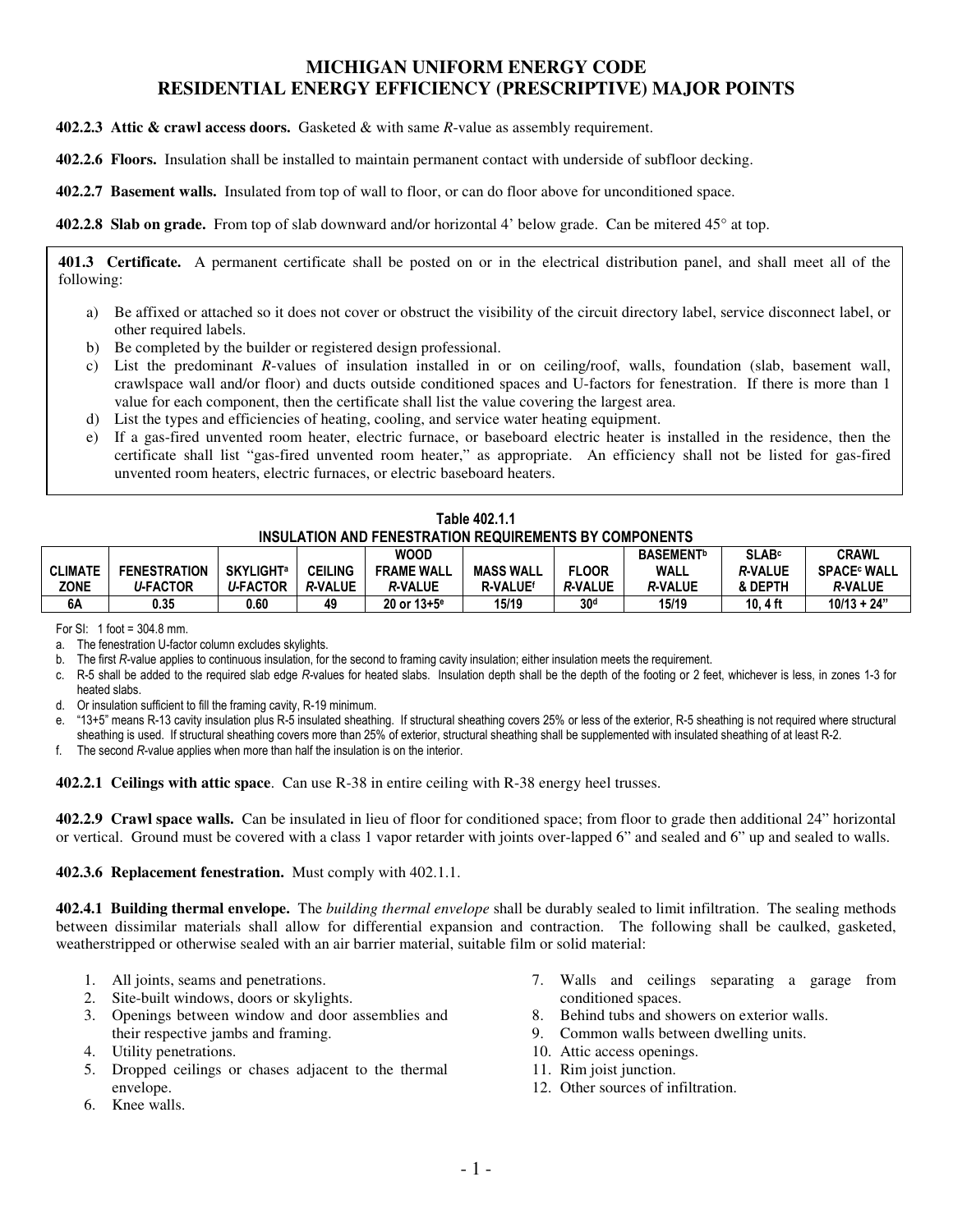**103.2 Information on construction documents.** Construction documents shall be drawn to scale upon suitable material. Electronic media documents are permitted to be submitted when *approved* by the *code official.* Construction documents shall be of sufficient clarity to indicate the location, nature and extent of the work proposed, and show in sufficient detail pertinent data and features of the building, systems and equipment as herein governed. Details shall include, but are not limited to, as applicable, insulation materials and their *R*-values; fenestration *U*-factors and SHGCs; area-weighted *U*-factor and SHGC calculations; mechanical system design criteria; mechanical and service water heating system and equipment types, sizes and efficiencies; economizer description; equipment and system controls; fan motor horsepower (hp) and controls; duct sealing, duct and pipe insulation and location; lighting fixture schedule with wattage and control narrative; and air sealing details.

**104.2 Required approvals.** Work shall not be done beyond the point indicated in each successive inspection without first obtaining the approval of the *code official.* 

**104.6 Inspection requirements.** It shall be the duty of the holder of the permit or their duly authorized agent to notify the *code official* when work is ready for inspection. It shall be the duty of the permit holder to provide access to and means for inspections of such work that are required by this code.

**104.8.1 Revocation.** The *code official* is authorized to, in writing, suspend or revoke a notice of approval issued under the provisions of this code wherever the certificate is issued in error, or on the basis of incorrect information supplied, or where it is determined that the building or structure, premise, or portion thereof is in violation of any ordinance or regulation or any of the provisions of this code.

**303.1.3 Fenestration products** shall be labeled and certified.

**303.2.1 Exterior foundation insulation** must be protected.

**303.3 Maintenance instructions** for mechanical equipment shall be clearly labeled.

- **402.4.5 Recessed lighting.** When installed in the building thermal envelope, recessed lighting fixtures shall meet 1 of the following requirements: a) Type IC rated, manufactured with no penetrations between the inside of the recessed fixture and ceiling cavity and sealed or gasketed to prevent air leakage into the unconditioned space.
	- b) Type IC or non-IC rated, installed inside a sealed box constructed from a minimum 0.5-inch-thick (12.7 mm) gypsum wallboard or constructed from a pre-formed polymeric vapor barrier, or other air-tight assembly manufactured for this purpose, while maintaining required clearances of not less than 0.5 inch (12.7 mm) from combustible material and not less than 3 inches (76 mm) from insulation material.
	- c) Type IC rated and admitting not more than 2.0 cubic feet per minute (cfm) (0.944 L/s) of air movement from the conditioned space to ceiling cavity when tested in accordance with ASTM E 283. The lighting fixture shall be tested at 1.57 psi (75 Pa) pressure difference and shall be labeled.

**403.1.1 Programmable thermostat.** Where the primary heating system is a forced-air furnace, at least one thermostat per dwelling unit shall be capable of controlling the heating and cooling system on a daily schedule to maintain different temperature set points at different times of the day. This thermostat shall include the capability to set back or temporarily operate the system to maintain zone temperatures down to  $55^{\circ}$ F (13°C) or up to 85°F (29°C). The thermostat shall initially be programmed with a heating temperature set point no higher than 70°F (21°C) and a cooling temperature set point no lower than 78°F (26°C).

**403.1.2 Heat pump supplementary heat (Mandatory).** Heat pumps having supplementary electric-resistance heat shall have controls that, except during defrost, prevent supplemental heat operation when the heat pump compressor can meet the heating load.

**403.2.1 Insulation (Prescriptive).** Supply ducts in attics shall be insulated to a minimum of R-8. All other ducts shall be insulated to a minimum of R-6. **Exception:** Ducts or portions thereof located completely inside the *building thermal envelope.* 

**403.2.2 Sealing (Mandatory).** All ducts, air handlers, filter boxes, and building cavities used as ducts shall be sealed. Joints and seams shall comply with section M1601.4.1 of the Michigan residential code.

**403.2.3 Building cavities (Mandatory).** Building framing cavities shall not be used as supply ducts.

## **403.3 Mechanical system piping insulation –** R-3.

**403.4 Hot water pipe insulation –** R-2. Need shutoff on circulating systems.

**403.5 Mechanical ventilation (Mandatory).** Outdoor air intakes and exhausts shall have automatic or gravity dampers that close when the ventilation system is not operating.

**403.6 Equipment sizing (Mandatory).** Heating and cooling equipment shall be sized in accordance with Section M1401.3 of the *International Residential Code.*

**404.1 Lighting equipment.** A minimum of 50 percent of the lamps in permanently installed lighting fixtures shall be high-efficacy lamps.